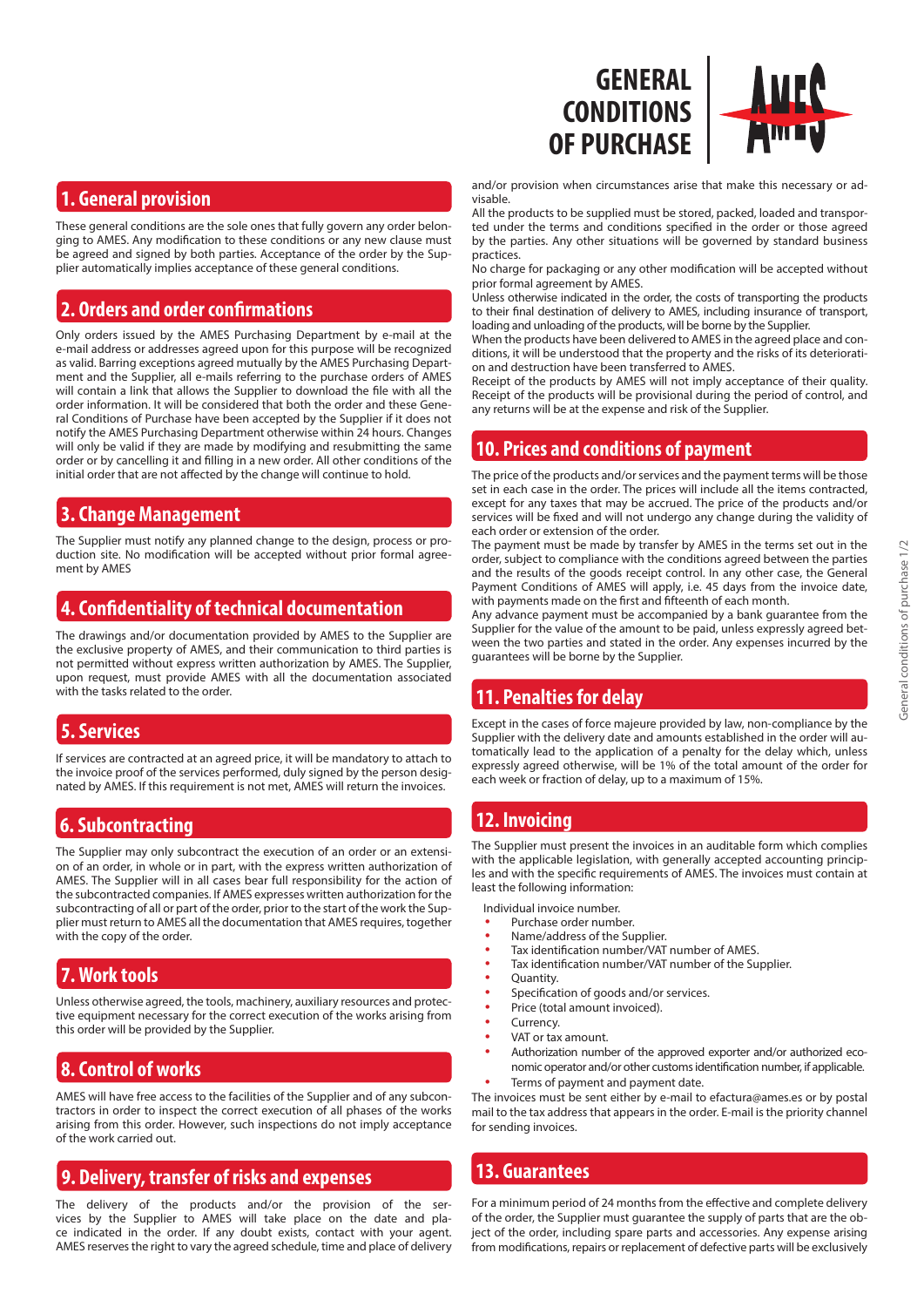borne by the Supplier, who will also undertake to make the replacement in the shortest possible time. The Supplier will also be responsible for any costs arising from loss of production owing to the supply of defective products or services or delay in delivery.

### **14. Cancellation of the order**

AMES may cancel the order at any time, in whole or in part, and must notify the Supplier of this in writing. Upon receipt of this notification, the Supplier must stop all work related to the order and use all means at its disposal to cancel pending orders and subcontracted work. Payment of work that has been done or is being completed when the Supplier receives the cancellation order will be negotiated between the Supplier and AMES in accordance with equity.

# **15. Mandatory and legal requirements**

By accepting the order, the Supplier undertakes to comply with all applic ble mandatory and legal requirements.

As well as, not to use child labor, nor to be a participant in any form of forced labor or human trafficking and to respect labor rights with respect to any type of discrimination, contracts, wages and benefits or working hours.

The Supplier shall have a channel for the reception and treatment of complaints for possible non-compliance with the above points that protects the informants from any type of retaliation.

### **16. Jurisdiction**

These general conditions and any agreed elsewhere in writing are governed by Spanish law. The signatory parties expressly waive any jurisdiction or venue defence that may correspond to them and submit to the jurisdiction of the Courts of Barcelona for any issue that may arise from the interpretation of and compliance or non-compliance with the orders that are the object of this Agreement.

#### **17. Confidentiallity**

All information communicated by AMES to the Supplier must be treated by it confidentially and must be used only for the correct execution and supply of the goods and services that are the object of the order. No information obtained may be disclosed by the Supplier to third parties, except with the express written consent of AMES. If the Supplier subcontracts all or part of the order, it will be liable to AMES for compliance with this clause by the subcontractor.

#### **18. Safety and work**

The supplier shall provide, at his own expense and regardless of the work to be done and the time spent on it, the necessary means to comply with the legal requirements regarding Workplace Safety and the coordination of business activities.

#### **19. Environment**

The Supplier must appoint an environmental officer for the project, work, installation or service. The Supplier must strictly comply with current environmental regulations, informing the workers involved and the subcontracted companies. Every work, installation or service must include specific resources and containers for selective waste collection during the execution of the Agreement, and their management and cost will be borne by the Supplier. All waste must be treated by authorized managers and transporters. AMES may request records related to waste management at any time.

# **20. REACH**

AMES assumes that any substance, preparation or article contained in part or all of the reference/s requested in any order must be duly pre-registered or registered. If the Supplier fails to comply with the legislation in force regarding REACH, it must inform AMES immediately in writing and before shipment so that AMES may act accordingly. If the provisions of this clause are not fulfilled, whether due to ignorance or omission, AMES will not be considered responsible for the purchase or for its possible impact regarding REACH legislation.

# **21. Identification and traceability**

Any product submitted to AMES must be properly identified. The Supplier must guarantee the complete traceability of the batch of material used, the production machine, the controls carried out and the persons responsible for releasing the product.

# **22. Documentation**

AMES may at any time request a copy of all the documentation generated by the Supplier for the execution of the order. In cases of purchase, takeover and/ or any other change to the legal personality of the Supplier, the latter must deliver to AMES all the documentation arising from this change. Likewise, the Supplier is obliged to store for a period of 15 years all the information related to the projects entrusted to it by AMES.

#### **23. AMES Group Companies**

We understand by AMES Group or AMES any of the following companies that are part of it:

- AMES Group Sintering, S.A. A083826999
- AMES Barcelona Sintering, S.A. A08118234
- AMES Hungaria Kft. HU-24325668
- AMES Medical Prosthetic Solutions, S.A.U. A67189597
- AMES Montblanc Sintering, S.A. A43018951
- AMES Monterrey S.A. de C.V AMO-971002-EE5
- AMES PM Tech Center, S.A.U. A67168328
- AMES Powder Metal (Wuhu) Co., Ltd. 91340200336440755M
- AMES Reese Inc. 23-2867179
- AMES Sintering Co 36-3242018
- AMES Solsona Sintering, S.A. A58593575
- AMES Tamarite A63868368
- AMES Tooling S.A. A08574725
- AMES-CMA, S.A. A65322505
- AMES-Pore Filtration SL B16685042

# **24. Data protection**

In accordance with Regulation (EU) 2016/679 of the European Parliament and of the Council of 27 April 2016 on the protection of natural persons with regard to the processing of personal data and the free circulation of such data, we inform you that any data obtained for entering into the business relationship with the companies of the AMES group, as well as any information obtained during the development of the present Agreement, are part of our information systems and will be processed only to manage the business relationship and the billing of the services rendered. You may exercise your right to access your personal data, correct inaccurate data or request the deletion of data when they are no longer needed by writing to AMES Group Sintering, S.A. Ctra Laureà Miró 388, 08980 Sant Feliu de Llobregat (Barcelona, Spain ) or by e-mail to data.protection@ames.group.

# **25. Sustainability**

AMES suppliers shall consider the requirements included in the guide of Sustainability established by the Drive-Sustainability organization, which can be accessed through the following link: https://drivesustainability.org/guiding-principles/

On this basis, AMES suppliers shall respect the human rights of their employees and comply with the local labor laws. They shall not use products and/ or raw materials whose trade, extraction or manipulation can contribute to financing armed conflicts, to the violation of human rights, or to other ethical faults such as child exploitation or forced labor, and shall observe a scrupulous ethical behavior.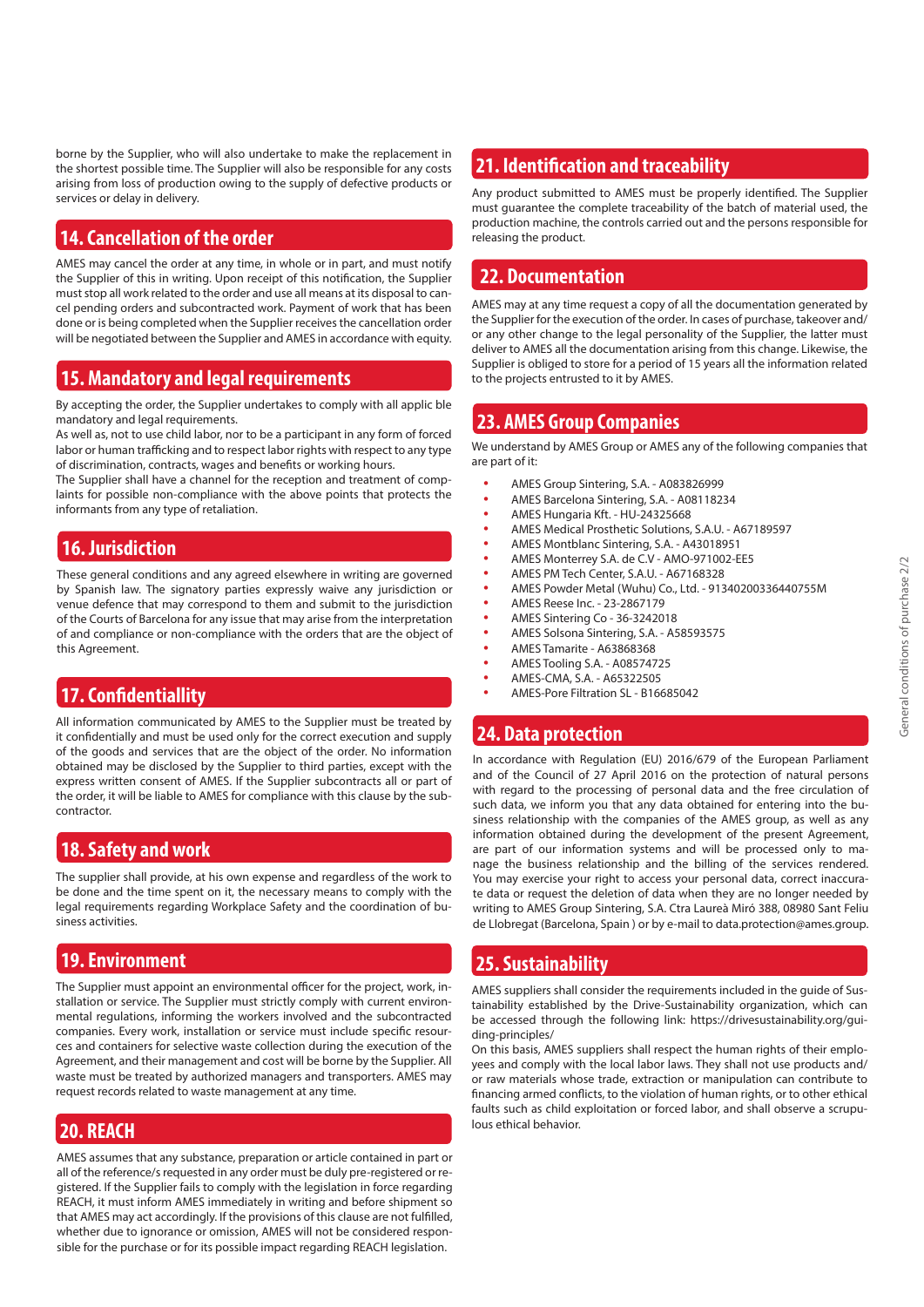# **CONDICIONES GENERALES DE COMPRA**



### **1. Disposición general**

Las presentes condiciones generales son las únicas que rigen en su totalidad cualquier pedido perteneciente a AMES. Cualquier variación de las mismas o bien cualquier nueva cláusula que quiera introducirse deberán ser suscritas y firmadas por ambas partes. La aceptación del pedido por parte del Proveedor supondrá automáticamente la aceptación de las presentes condiciones generales.

# **2. Pedidos y acuses de pedido**

Solamente se reconocerán como válidos los pedidos emitidos por el Departamento de Compras de AMES por correo electrónico en la dirección o direcciones electrónicas acordadas para ello. Salvo excepción y aceptación por mutuo acuerdo entre el Departamento de Compras de AMES y el Proveedor, todos los correos electrónicos referentes a los pedidos de compra de AMES contendrán una dirección de enlace que permita al Proveedor descargar el archivo con toda la información del pedido. Se considerará que tanto el pedido como estas Condiciones Generales de Compra han sido aceptados por parte del Proveedor si transcurrido un periodo de 24 horas no se notifica lo contrario al Departamento de Compras de AMES. Cualquier cambio sólo tendrá validez mediante la modificación y reenvío del mismo pedido modificado o mediante la cancelación y edición de un nuevo pedido prevaleciendo siempre el resto de condiciones del pedido inicial que no han sido motivo de esta modificación.

# **3. Gestión de cambios**

El Proveedor deberá notificar cualquier cambio previsto de diseño, proceso o lugar de fabricación. No se aceptarán modificaciones sin el expreso consentimiento de AMES.

# **4. Confidencialidad de la documentación técnica**

Los planos y/o documentación suministrados por AMES al Proveedor son de exclusiva propiedad de AMES, no permitiéndose en ningún caso su comunicación a terceros, salvo autorización expresa por escrito de AMES. El Proveedor, previo requerimiento, facilitará a AMES todos los documentos asociados a las tareas relacionadas con el pedido.

# **5. Servicios**

En caso de contratación de Servicios a precio convenido, será preceptivo adjuntar a la factura el justificante de los Servicios realizados debidamente firmado por la persona designada por AMES. Si este requisito no se cumple, AMES procederá a la devolución de las facturas.

# **6. Subcontratación**

El Proveedor únicamente podrá subcontratar, total o parcialmente, la ejecución de un Pedido o una Ampliación de Pedido con autorización expresa por escrito de AMES. En todo caso, el Proveedor asumirá íntegramente la responsabilidad por la actuación de las empresas subcontratadas. Caso de que AMES autorice expresamente y por escrito la subcontratación de todo o parte del pedido, el Proveedor deberá devolver a AMES junto con la copia del pedido y con carácter previo al inicio de los trabajos, toda la documentación exigida por AMES.

# **7. Herramientas de trabajo**

Salvo pacto en contrario, las herramientas, maquinaria, medios auxiliares y equipos de protección necesarios para la correcta ejecución de los trabajos derivados del presente pedido serán por cuenta del Proveedor.

# **8. Control de ejecución**

AMES tendrá libre acceso a las dependencias del Proveedor y de los posibles subcontratados a fin de inspeccionar la correcta ejecución de los trabajos derivados de este pedido en todas sus fases sin que tales inspecciones supongan aceptación alguna de los trabajos realizados.

### **9. Entrega. Transmisión de riesgos. Gastos**

La entrega de los Productos y/o la prestación de los Servicios por el Proveedor a AMES se realizará en la fecha y en el lugar que se indiquen en el Pedido. En caso de duda, consulte con su interlocutor.

AMES se reserva el derecho a variar la programación, el horario y el lugar de entrega y/o prestación establecidos cuando circunstancias sobrevenidas así lo exijan o lo hagan aconsejable.

Todos los Productos objeto de suministro serán almacenados, embalados, cargados y transportados en los términos y condiciones que se especifiquen en el Pedido o las vigentes previo acuerdo entre ambas partes. Para el resto de situaciones, de acuerdo con las prácticas y usos normales de comercio.

No se aceptará ningún cargo en concepto de embalaje ni ninguna modificación sin la existencia de una acuerdo previo y formal por parte de AMES.

Salvo indicación en otro sentido en el Pedido, los gastos de transporte de los Productos hasta su destino final de entrega a AMES, y los consiguientes seguros de transporte, carga y descarga de los Productos, serán de cargo del Proveedor.

Una vez entregados los Productos en AMES en el lugar y condiciones pactadas se entenderá que han sido transmitidos a AMES la propiedad y los riesgos de deterioro y destrucción de los mismos.

La recepción de los Productos por parte de AMES no supondrá la aceptación de la calidad de los mismos. La recepción de los Productos tendrá carácter provisional mientras dure el período de verificación, siendo la devolución, en su caso, a cargo y riesgo del Proveedor.

# **10. Precios y condiciones de pago**

El precio de los Productos y/o de los Servicios y las condiciones de pago serán las fijadas en cada caso en el Pedido. Los precios incluirán todos los conceptos contratados, salvo los impuestos que pudieran devengarse. El precio de los Productos y/o de los Servicios será fijo y no sufrirá variación durante la vigencia de cada Pedido o de la Ampliación del Pedido.

El pago se realizará mediante trasferencia de AMES en los términos que se fijen en el Pedido, condicionado al cumplimiento de las condiciones pactadas entre las partes y a los resultados del control de recepción. En cualquier otro caso se aplicarán las Condiciones Generales de Pago de AMES, siendo éstas de 45 días fecha factura, días de pago 1 o 15.

Cualquier pago por adelantado deberá ir acompañado de un aval bancario del Proveedor por un valor del importe a pagar, salvo pacto expreso entre las dos partes e indicarse en el Pedido. Los gastos originados por los avales serán a cuenta del Proveedor.

# **11. Penalizaciones por retraso**

El incumplimiento por el Proveedor del plazo de entrega y cantidades establecidas en el Pedido, salvo casos de fuerza mayor previstos por ley, supondrá la aplicación automática de una penalización por la demora que, salvo pacto expreso en contra, será del 1% del importe total del pedido por cada semana o fracción de retraso, hasta un máximo del 15%.

# **12. Facturas**

El Proveedor presentará las facturas de una forma auditable, que cumpla las legislaciones aplicables, los principios contables generalmente aceptados y los requisitos específicos de AMES y estas contendrán la siguiente información mínima:

- Número individual de la factura
- Número de orden de compra
- Nombre/dirección del Proveedor
- Número de identificación fiscal/IVA de la entidad de AMES
- Número de identificación fiscal/IVA del Proveedor
	- Cantidad
- Especificación de bienes y/o servicios
- Precio (cantidad total facturada)
- Moneda
- Importe del IVA o del impuesto
- Número de autorización del exportador aprobado y/u operador económico autorizado y/u otro número de identificación aduanera, si procede